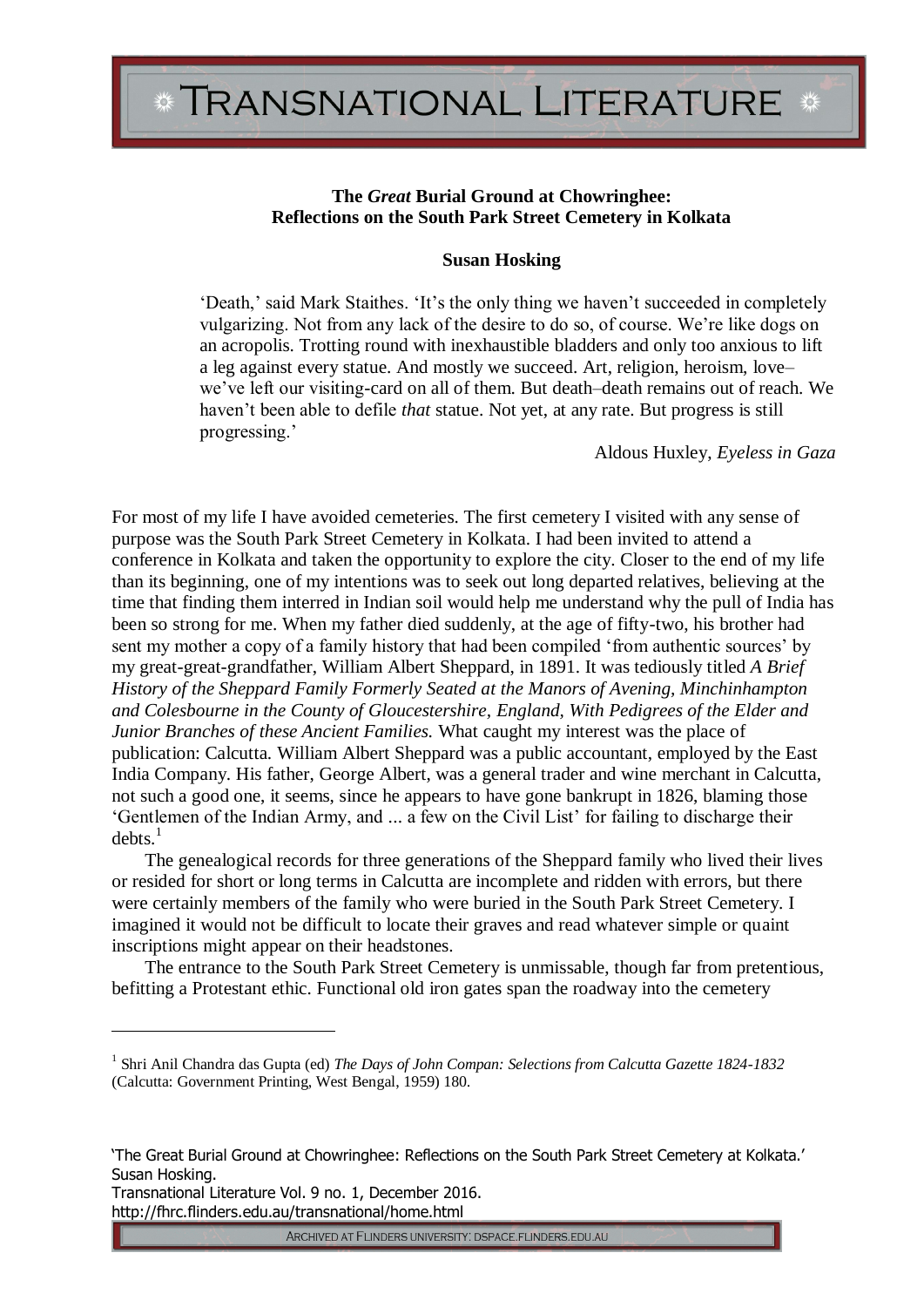between two square pink pillars with grey-painted abaci and ovolos. A marble plaque on the left pillar declares that the cemetery opened in 1769 and closed in 1790, but in reality burials continued into the 1830s and for some time after that it was possible to inter deceased people in established family plots or in empty ground just inside the walls.

The South Park Street Cemetery is one of the oldest non-Church cemeteries in the world. In Calcutta, by the mid-eighteenth century, the old Christian burial grounds in the ruins of the first Fort William, established in 1665, were inadequate. Eight acres of relatively high ground in an uneven and swampy area were marked out for a new cemetery on what was then the southern outskirt of the town.

In the United Kingdom, it was not until the middle of the nineteenth century that the use of cemeteries, rather than church-yards, became widespread. 2 The establishment of cemeteries in the United Kingdom followed the influential publication in 1842 (at his own expense) of Edwin Chadwick's graphic and groundbreaking report on '"the extent and operation of the evils" that contributed to the spread of disease in urban communities<sup>3</sup> and the implementation in Britain of the Public Health Act of 1848, which secularised and municipalised<sup>4</sup> disposal of the dead.

It takes no stretch of the imagination to understand why a municipal cemetery for Christians was built so early in Calcutta. By the middle of the eighteenth century the overall population of the city (British and Indian residents, sailors, merchants, traders, workers brought in for industries with trading partners, workers servicing the British, British army and naval men, women seeking husbands, men and women who thought of themselves as answering the call of Empire) had risen rapidly. According to C.A. Bayley, in *Indian Society and the Making of the British Empire*, the overall population in Calcutta grew from an estimated 120,000 inhabitants in 1720, to 200,000 in 1780 and 350,000 in 1820. 5

Those who believed in the civilizing influence of the British Empire would have been well aware of 'improvements' that might be implemented in the growing city of Calcutta. J.G. Farrell creates such a character in his Booker Prize-winning historical novel, *The Siege of Krishnapur*. Mr Hopkins, the Collector of the fictional Krishnapur, is often seen in Calcutta:

standing at the roadside in the shade of a tree, he would be standing there lost in thought (thinking, people chuckled, of a way to get a new civilization to advance with the railways into the Mofussil to soothe the natives) ...<sup>6</sup>

Hopkins embodies Victorian belief in progress. He had spent two years in England in the early 1850s, as an 'active member of numerous committees and societies'<sup>7</sup> dedicated to good works and the promulgation of civilizing ideas. But he had gone further than most, returning to India

 $\overline{a}$ 

2

'The Great Burial Ground at Chowringhee: Reflections on the South Park Street Cemetery at Kolkata.' Susan Hosking.

Transnational Literature Vol. 9 no. 1, December 2016. http://fhrc.flinders.edu.au/transnational/home.html

<sup>&</sup>lt;sup>2</sup> Julie Rugg, "A few remarks on modern sepulture": Current trends and new directions in cemetery research,' *Mortality*, 3 (July 1998) 111.

<sup>3</sup> John Morley, *Death, Heaven and the Victorians* (Pittsburg: U of Pittsburgh Press, 1971) 6

<sup>&</sup>lt;sup>4</sup> P.C. Jupp, 'The Development of Cremation in England 1820-1990: A Sociological Account,' unpublished PhD thesis, U of London, 1993.

<sup>5</sup> C.A. Bayley, *Indian Society and the Making of the British Empire* (Cambridge: CUP, 1988) 68.

<sup>6</sup> J.G. Farrell, *The Siege of Krishnapur* (London: Flamingo, 1985) 35.

<sup>7</sup> Farrell 34.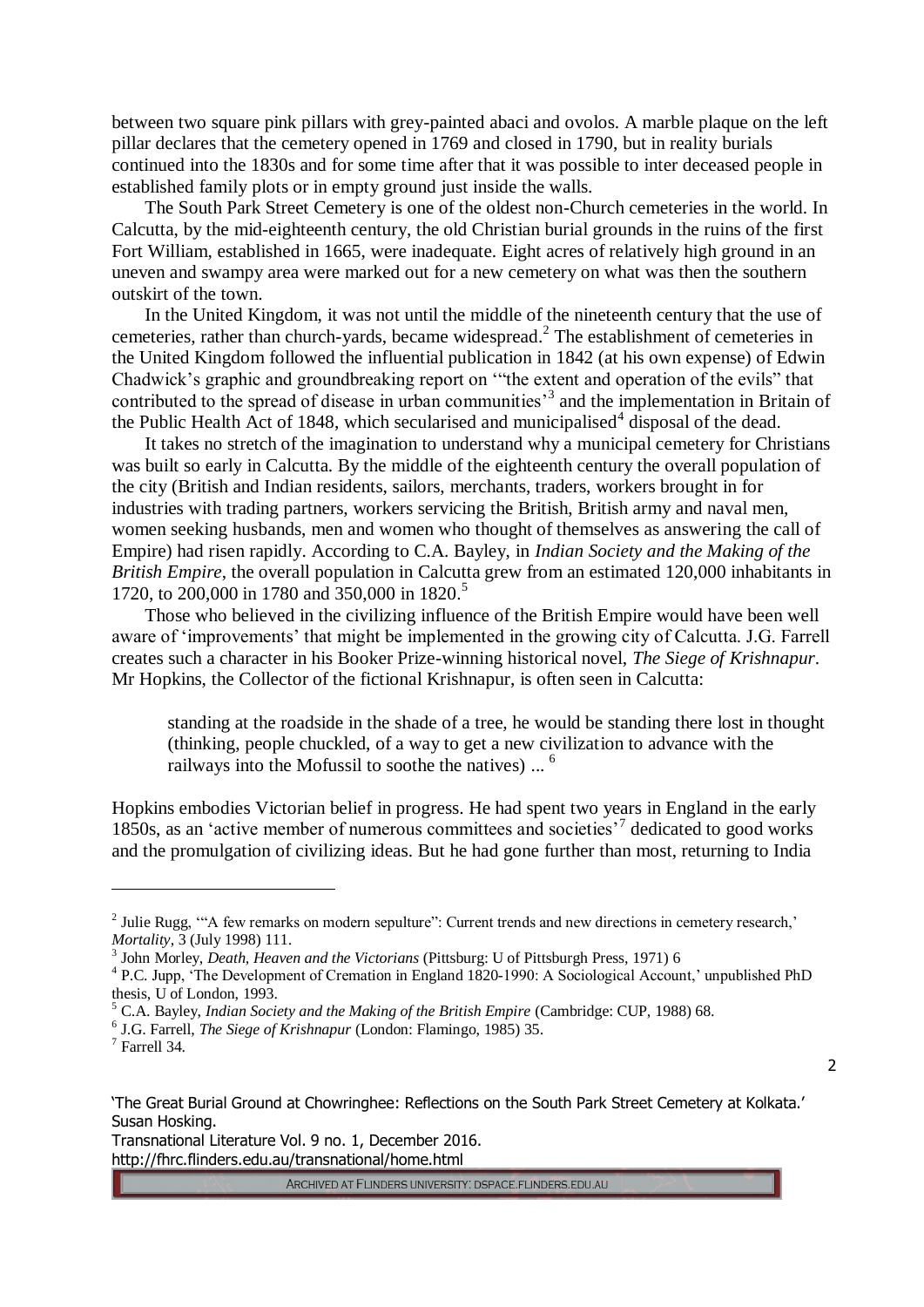'full of ideas about hygiene, crop rotation and drainage.' <sup>8</sup> Real-life individuals like Hopkins would have been aware, as much as a century earlier, of the importance of 'sanitary burial.'<sup>9</sup> The connection between overcrowded burial grounds and outbreaks of fever had been made in France and developed as 'an orthodoxy on graveyard "emantions"<sup>10</sup> as early as the 1730s. The rapid expansion of towns and cities was inevitably accompanied by concerns about the increase in waste materials created by 'industry and individuals.'<sup>11</sup> Changes in thinking about methods of disposal of human bodies developed in this context. Although eighteenth century writers were 'often relatively optimistic about the potential for European bodies to adapt to the "Asiatic" climate…the sense of Calcutta as a dangerous place for Europeans…was ubiquitous.' <sup>12</sup> In 1767 the Calcutta Council directed that 'the present burial ground being situated in the middle of the town, has, we have reason to believe, contributed greatly to its being unhealthy, we therefore intend to remove it to a more distant and convenient spot.'<sup>13</sup>

Scientific and pseudo-scientific investigation in the eighteenth century suggested that the human corpse was a source of life-threatening contamination, as were animal corpses and decaying fish. Whether the spread of diseases was a result of miasma or foul odours, brought about by dispersion of particles of decomposing matter through the air, or whether infectious diseases were spread by direct contact (early germ theory) remained a matter for debate for some years to come. Nevertheless, town planners and municipal developers in Europe (Paris in the  $1760s$ , for example)<sup>14</sup> proposed the removal of slaughterhouses, hospitals and burial grounds from the heart of the city, believing that such facilities 'engender[ed] infectious miasmas.<sup>15</sup> In Christian countries and settlements outside Europe, the establishment of municipal cemeteries tended to follow outbreaks of disease and the containment of infected corpses became a priority.

In Calcutta, the toll taken on human lives by tropical diseases, malaria (especially infection by the malaria-causing parasite *plasmoduim falciparum*), cholera and dysentery was substantial. In Vikram Seth's *A Suitable Boy*, when the marriageable Lata, and Amit, one of her suitors, visit South Park Street in the rain, it is explained how quickly the cemetery, once established, 'filled up with European dead. Young and old alike–mostly victims of the feverish climate.' <sup>16</sup> Of course, although Europeans, especially women ('How true that English ladies do not prosper in the Indian climate! $17$ , were taxed by the climate, it was not only Europeans who succumbed to infectious diseases, nor were tropical diseases solely responsible for the numbers of deaths. Medical historians suggest that representations of Calcutta as a 'city of death' were greatly

 $\overline{a}$ 

3

'The Great Burial Ground at Chowringhee: Reflections on the South Park Street Cemetery at Kolkata.' Susan Hosking.

Transnational Literature Vol. 9 no. 1, December 2016. http://fhrc.flinders.edu.au/transnational/home.html

<sup>8</sup> Farrell 34.

 $9$  Rugg 4-5.

 $^{10}$  Rugg 4.

<sup>&</sup>lt;sup>11</sup> Nina Kokayeff, 'Dying to be Discovered: Miasma vs Germ Theory,' *ESSAI* 10 (2013) 68.

<sup>12</sup> Robert Travers, 'Death and the Nabob: Imperialism and Commemoration in Eighteenth-Century India,' *Past & Present* 196 (2007) 85.

<sup>&</sup>lt;sup>13</sup> Governor and Council to Court of Directors, 28 Nov. 1766, para 4; quoted in Travers 110.

<sup>14</sup> Richard Etlin, *The Architecture of Death: The Transformation of the Cemetery in Eighteenth-Century Paris* (Cambridge, Mass.: MIT Press, 1984).

Rugg 4.

<sup>16</sup> Vikram Seth, *A Suitable Boy* (London: Phoenix House, 1993) 451.

 $17$  Farrell 39.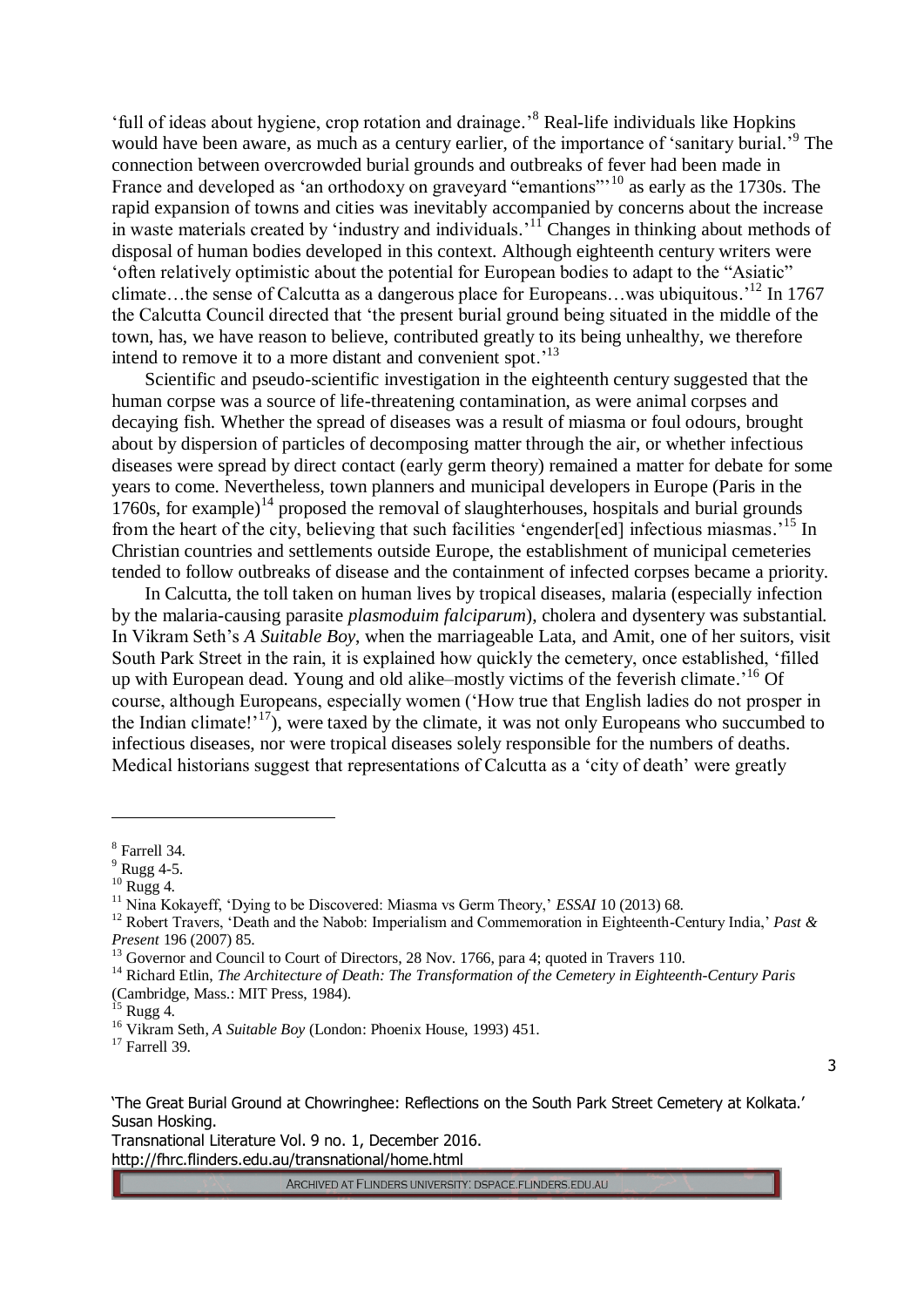exaggerated.<sup>18</sup> Nevertheless, the fear of contagion persisted. Hindus in Calcutta, although not ignorant of the problem of contagion, regarded cemeteries as antithetical to their beliefs. Furthermore, as suggested in Satyajit Ray's *The Secret of the Cemetery* (2004), they may have been repulsed by the practice of burial. 'When the coffin was lowered into the grave, and they threw clods of earth  $\ldots$  ugh, the sound they made was terrible!<sup>19</sup> But the practice of cremation of corpses could not keep up with the deaths of Hindus in Calcutta and the very poor could not always afford wood to burn their dead. It was not uncommon to see corpses or partially cremated corpses floating in rivers or half-buried in riverbanks.

The Indian government was reluctant to pass regulations regarding the disposal of bodies, given that such regulations would interfere with religious practices.<sup>20</sup> As the British capital of India, Calcutta was one of the first municipalities to pass a by-law prohibiting the disposal of bodies or animal carcasses in the Hooghley, or in any river, canal or rivulet in town limits. But that was not until 1864, following a fever epidemic in 1862-1863, and the effectiveness of such a by-law is difficult to determine.

In the mid-eighteenth century in Calcutta there was obviously abundant evidence of how rapidly disease could spread. It was commonly said that 'two monsoons' was the average expected lifespan of a European living in India. $^{21}$  The toll on Europeans and their vulnerable babies and children was substantial. There are approximately 1900 burials<sup>22</sup> in the South Park Street Cemetery and the inscriptions on tombs, where they remain and when they are legible, make plain that the cost of imperial ambition in the 'second city of the British Empire,' hewn from jungle on a malarial swamp, was high.

The first thing you notice on entering the South Park Street Cemetery is the sheer mass of the funerary architecture. The weight of stone, marble, black basalt, bricks and mortar was memorably remarked upon by Rudyard Kipling in 'Concerning Lucia,' the eighth chapter of *City of Dreadful Night* (1899). The narrator, looking for South Park Street Cemetery, is told by a driver, pointing 'up a long and utterly deserted thoroughfare,' that 'nobody goes there.' Nevertheless, the narrator finds the cemetery and passes through its entrance into 'the heart of utter desolation<sup>23</sup>

The tombs are small houses. It is as though we walked down the streets of a town, so tall are they and so closely do they stand—a town shrivelled by fire, and scarred by frost and siege. Men must have been afraid of their friends rising up before the due time that they weighted them with such cruel mounds of masonry. Strong man, weak woman, or somebody's 'infant son aged fifteen months,' for each the squat obelisk, the defaced

<sup>23</sup> Rudyard Kipling, *The City of Dreadful Night* (New York: Grosset & Co., 1899) np.

https://ebooks.adelaide.edu.au/k/kipling/rudyard/city/chapter8.html.

4

Transnational Literature Vol. 9 no. 1, December 2016. http://fhrc.flinders.edu.au/transnational/home.html

 $\overline{a}$ 

<sup>18</sup> Robert Travers, 'Death and the Nabob: Imperialism and Commemoration in Eighteenth-Century India,' *Past & Present* 196 (2007) 85.

<sup>19</sup> Satyajit Ray, *The Secret of the Cemetery* (Haryana, India: Penguin, 2004) 8.

<sup>20</sup> Janine Wilhelm, *Environment and Pollution in Colonial India: Sewerage Technologies Along the Sacred Ganges* (London: Routledge, 2016) 41.

<sup>21</sup> Tom Addyman, 'Two Monsoons: Survey and Analysis of the Scottish Cemetery, Kolkata,' *Past Horizons*, January 31, 2009) np.

<sup>22</sup> *Atlas Obscura*: http://www.atlasobscura.com/places/south-park-street-cemetery.

<sup>&#</sup>x27;The Great Burial Ground at Chowringhee: Reflections on the South Park Street Cemetery at Kolkata.' Susan Hosking.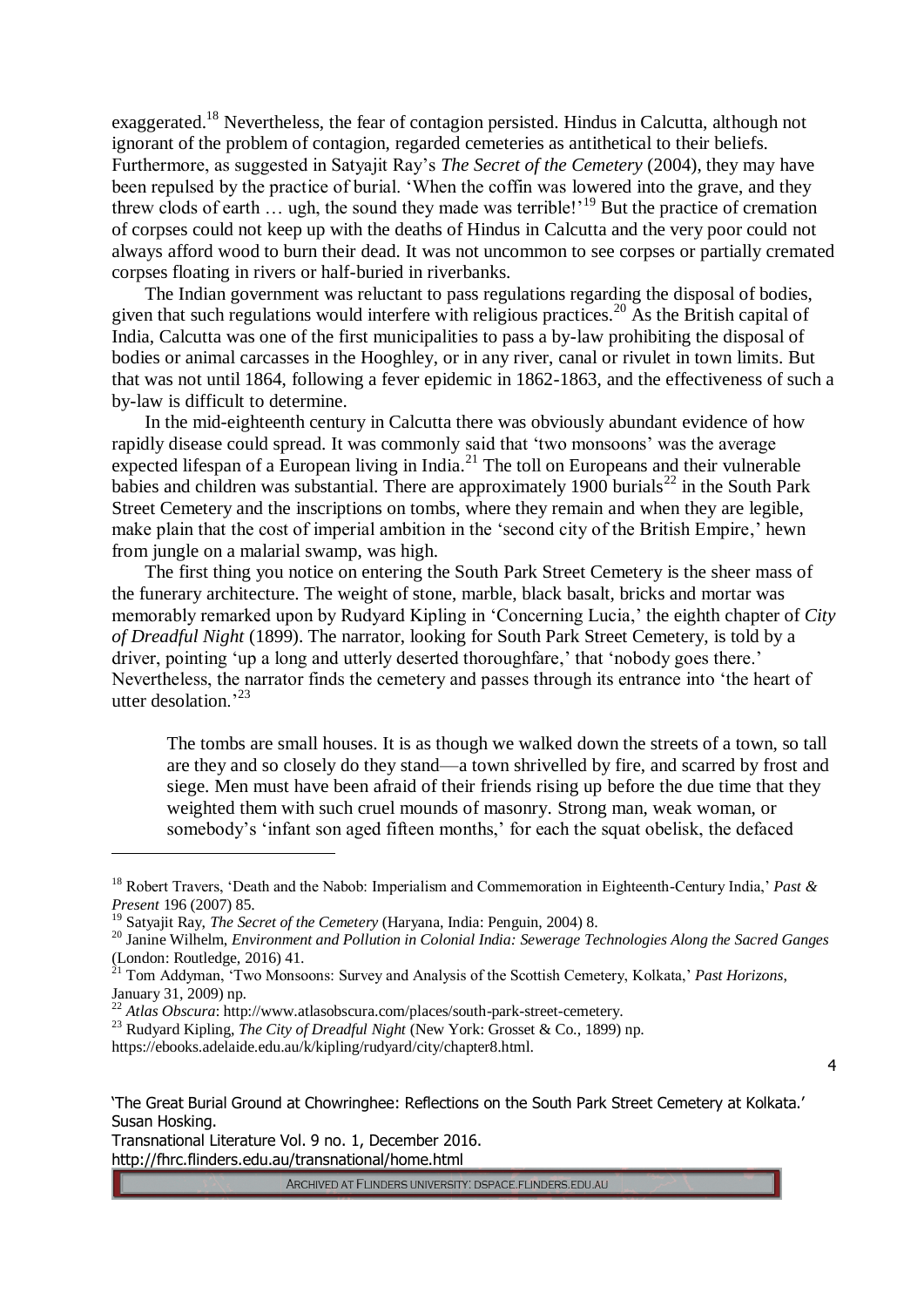classic temple, the cellaret of chunam, or the candlestick of brickwork—the heavy slab, the rust-eaten railings, whopper jawed cherubs, and the apoplectic angels. Men were rich in those days and could afford to put a hundred cubic feet of masonry into the grave of even so humble a person as 'Jno. Clements, Captain of the Country Service, 1820.<sup>24</sup>

The substantial funerary slabs and architecture testify to a preoccupation with 'sanitary burial,' emerging in the eighteenth century. In *A Suitable Boy*, the dead in The South Park Street Cemetery are described as 'compacted under great slabs and pyramids, mausolea and cenotaphs, urns and columns.<sup>25</sup> The idea of compaction conjures up contemporary images of recycled waste, steel and paper products crushed into huge cubes that can only be moved by machines. The weighing down of the dead in Calcutta certainly ensured that whatever might cause disease in emanations from corpses was prevented from escaping into the air: the dead were a danger to the living. But in Victorian and pre-Victorian times, heavy grave slabs and funerary architecture also offered protection of the corpse: the dead protected from the living. In eighteenth and nineteenth century Britain there was considerable fear of body-snatching, an activity that 'violated Christian and folklore-based solicitude for the corpse.<sup>26</sup> Certain belief in the security of a resting place for a deceased loved one was perhaps some consolation for bereaved English in an outpost of Empire. In *The Seige of Krishnapur*, the Collector's wife, Mrs Hopkins, explains why she cannot stop weeping:

My nerves are very poor, you see, my youngest child, a boy, died just six months ago during the hot weather…ever since then I find that the least thing will upset me. He was just a baby you see…and when we buried him all we could think of was to put a daguerreotype of his father and myself in his little arms ... It was made by one of the native gentlemen and we had been meaning to send it home to England but we decided it would be better to put it in the baby's coffin with some roses ... You know, perhaps you will think me foolish but I feel just as sad to be leaving the country where his grave lies as I am to be leaving all my dearest friends  $\ldots$ <sup>27</sup>

In a city where so many died young, where burials took place 'after dark with the aid of lighted torches,<sup>28</sup> in a space outside town, enclosed by a high brick wall and approached by 'a narrow, lonely, raised causeway or bund<sup>29</sup> originally known as Burial Ground Road, it is unlikely that many of the bereaved regularly visited the cemetery to mourn the departed or to check the security of their grave sites. Few were willing to be reminded that the odds were stacked against a long life in Calcutta. Nevertheless, the comfort that the bereaved might seek through laying

 $\overline{a}$ 

5

'The Great Burial Ground at Chowringhee: Reflections on the South Park Street Cemetery at Kolkata.' Susan Hosking.

Transnational Literature Vol. 9 no. 1, December 2016. http://fhrc.flinders.edu.au/transnational/home.html

<sup>&</sup>lt;sup>24</sup> Kipling np.

 $^{25}$  Seth 451.

 $26$  Rugg 6.

 $27$  Farrell 26.

<sup>&</sup>lt;sup>28</sup> Harold Holloway, 'Reflections,' *The South Park Street Cemetery Calcutta*, 4<sup>th</sup> edition (Calcutta: British Association of Cemeteries in South Asia and business houses associated with the Association for the Preservation of Historical Cemeteries in India, 1997) 12.

<sup>29</sup> Holloway 12.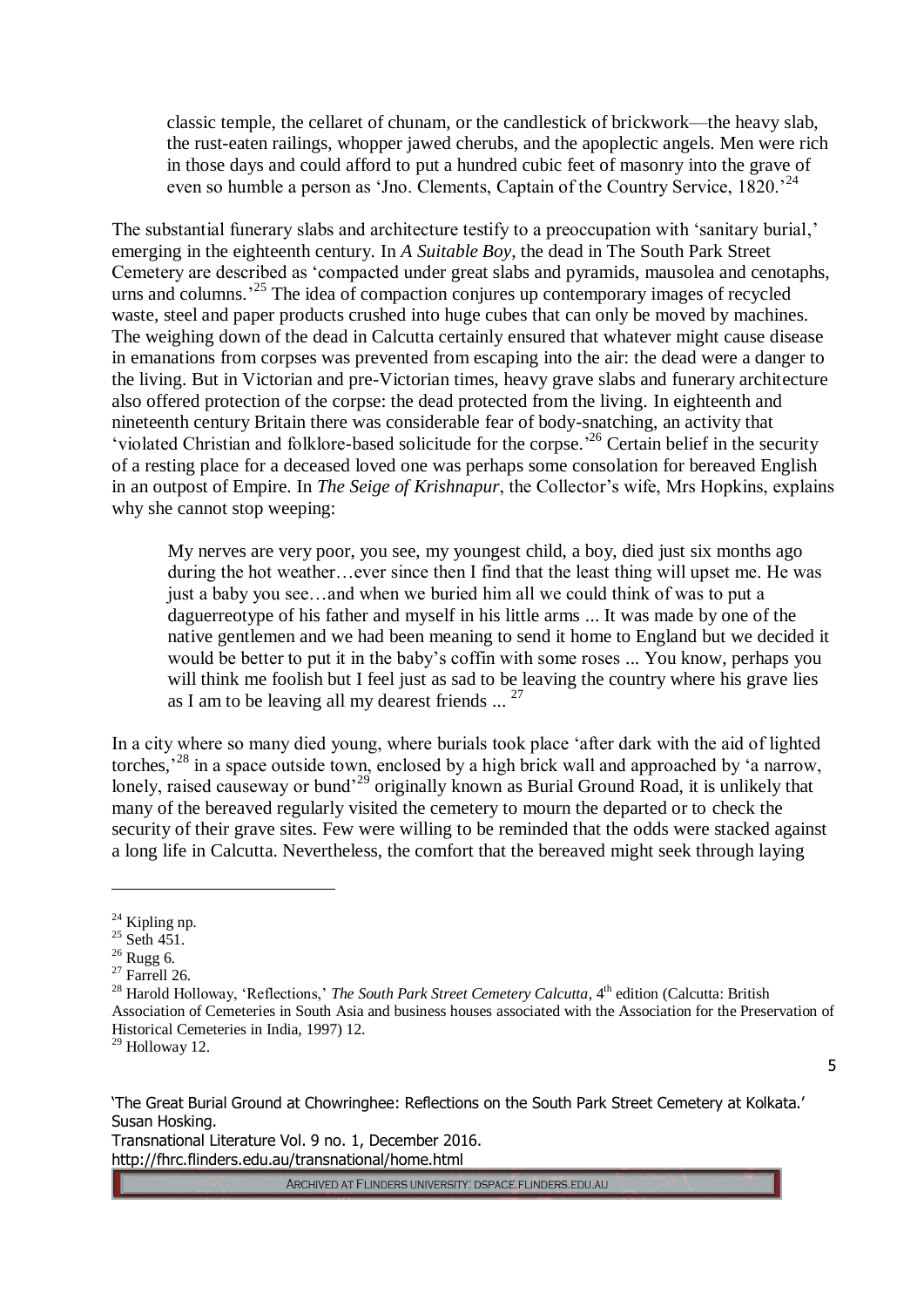their dear departed securely to rest should not be underestimated. While Mrs Hopkins is a fictional character, her sentiments express those so often represented in diaries and reminiscences of colonial women around the world when circumstance determined that they must move on, leaving their deceased children behind in ground.

Until the British left India in 1947, The South Park Street Cemetery was at least kept in reasonable order. In *The Siege of Krishnapur*, when the young English gentleman-poet Fleury arrives in Calcutta just before the siege of 1857, he visits his mother's grave in Calcutta. At that time, as the narrator suggests, 'the grass was cut and the graves well cared for.<sup>30</sup> Even so, Fleury chooses 'not to overdo the lurking in graveyards.<sup>31</sup> Comparing what Fleury would have seen with the contemporary appearance of the cemetery, Farrell's narrator, speaking presumably in the 1970s, when the novel was published, describes it in an aside as 'an astonishing and lonely place, untended and overgrown.<sup>32</sup> Vandalism and looting are noted: 'the lead letters have been picked out of the inscriptions, a small tax imposed by the living on the dead.<sup>33</sup> Homeless families are observed, huddling uneasily in huts made of sticks and rags. The narrator understands their disquiet: 'no wonder they are so ill at ease, for even to a Christian the atmosphere here is ominous.'<sup>34</sup>

After the Partition of India, the cemetery fell into such disrepair that it has been frequently and famously celebrated by bloggers, travellers, novelists and non-fiction writers, from within and outside India, for the unnerving effect it has on visitors. Since 1978, when the Association for the Preservation of Historical Cemeteries in India was registered under the West Bengal Societies Registration Act, valiant efforts have been made to maintain the cemetery and its monuments. Nevertheless, given the overwhelming scale of its funerary architecture, much of it cracked or sunken, and given the high brick wall that encloses its mysteries and the iron gates that clang shut as darkness approaches, no wonder it remains a site for ghost stories and illicit activities. In Satyajit Ray's *The Secret of the Cemetery*, in the Adventures of Feluda crime series, Feluda visits the South Park Street Cemetery with a writer, Lalmohan Babu, who has made money from a film version of one of his stories. At the entrance to the cemetery, Lalmohan hesitates. He has to be reassured by Feluda not only that there will be no chance of witnessing an English burial, but that there has been no such activity in the cemetery for a century and a quarter. Following the private investigator, walking through the rows of tombs, heading for the place where a Bengali man had been injured suspiciously on the previous day, looking at the tapering columns, Lalmohan proclaims: 'These are spooks in burkhas!' The narrator suggests that although he is 'right in a way … [t]hey were more like spooky guards, protecting the being that was buried underground, encased in a coffin.' 35

All this stuff in my head as I entered the South Park Street Cemetery, accompanied by my husband, not wanting to be on my own in this place. Yes, it's spooky. And no, I didn't want to overdo the lurking in a cemetery, even though I was aware of the growing trendiness of

 $\overline{a}$ 

6

'The Great Burial Ground at Chowringhee: Reflections on the South Park Street Cemetery at Kolkata.' Susan Hosking.

Transnational Literature Vol. 9 no. 1, December 2016. http://fhrc.flinders.edu.au/transnational/home.html

<sup>30</sup> Farrell 36.

 $31$  Farrell 36. <sup>32</sup> Farrell 36.

 $33$  Farrell 36.

 $34$  Farrell 36.

<sup>35</sup> Ray 9.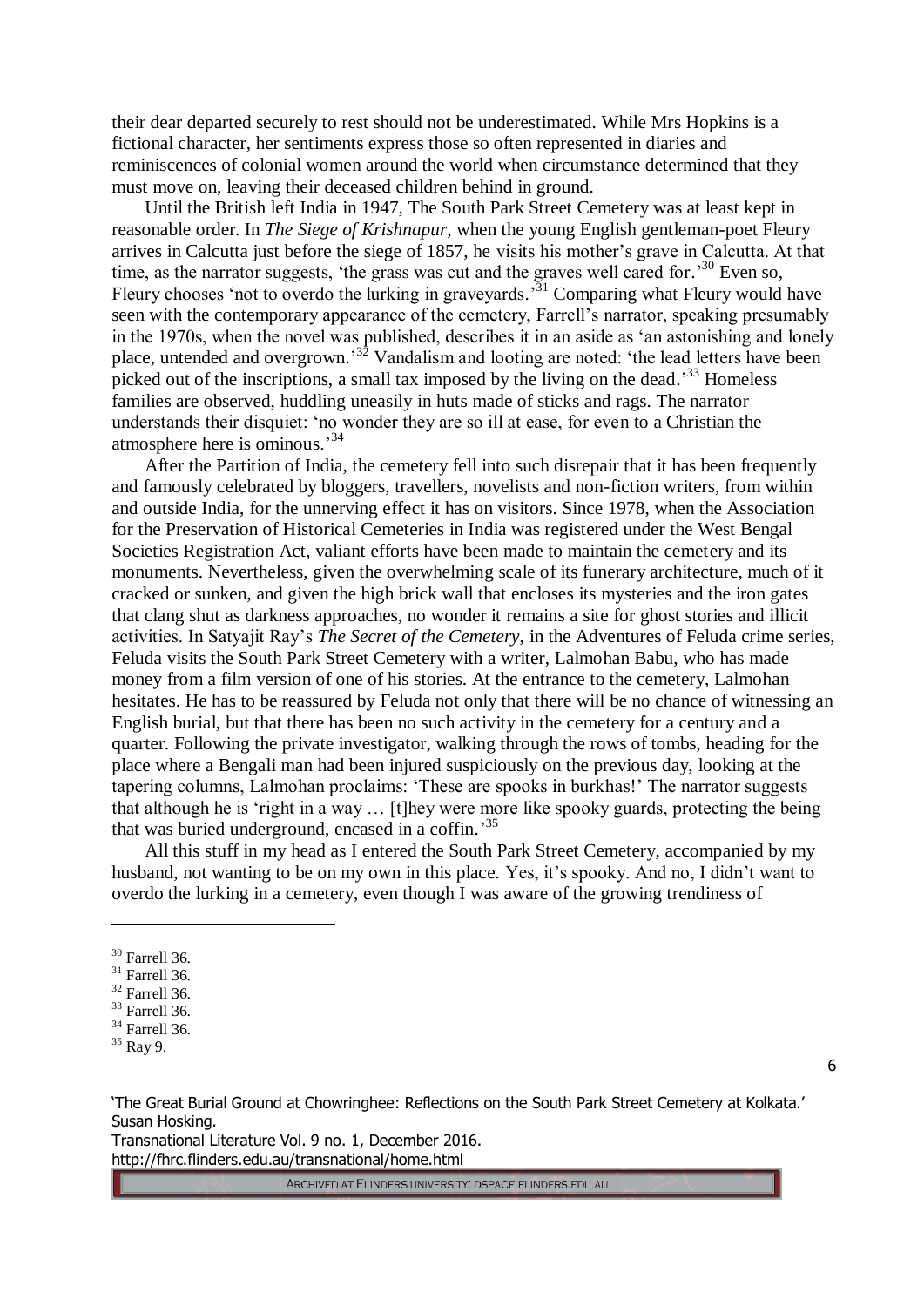'graving' expressed by bloggers on the internet. Gravers do not only visit cemeteries, as 'tombstone tourists' or 'preservationist gravers.' <sup>36</sup> They spend time on websites such as *Find a Grave*, a database of more than 36 million burial records, where they search for famous and familial names, locate graves, enter details, leave virtual flowers and upload headstone photos. I'm not one of them. Nor do I think I'm a cemetery tourist, although perhaps I am kidding myself. Opportunities for Indian states to cash in on the Raj and its burial grounds have been promoted since the turn of the millennia.<sup>37</sup> Was I hooked? Yes, of course; just didn't want to admit it.

In 2008, my first visit to the cemetery, I was driven by an urge to find my father's family. My father had never mentioned the Indian connections and the only clues I find retrospectively that he knew of them are his fondness for Kipling's Mowgli stories, his old brass shaving bowl decorated in a stylized script that I later discovered to be Urdu and, sadly, his refusal to allow me to travel to India when I was eighteen, fearing that I would contract one of many terrible diseases. Although my mother was still alive in 2008, I had lost her to dementia. She had talked freely about her parents' history, but never about my father's. Realizing how little I knew about my father's family, suddenly it seemed urgent to recover that lost past. But there was more. I wanted to cement that connection with India, wanted to find the resting places of my paternal grandfathers, at least, however many greats might separate me from them. George Albert and William Albert, whatever else they were, were at least adventurers, border crossers surrounded by mystery and, dare I confess, a most attractive exoticism.

We passed through the gate of the South Park Street Cemetery on a day in December that threatened rain. Someone was sitting sleepily behind the open gate on a plastic chair alongside a small folding table on which sat a donations box. To the right was a caretaker's room. Behind a wooden desk, the wiry caretaker sat inscrutably attending to some papers. I wondered how he could see in such gloom. We exchanged the kind of pleasantries he had no doubt heard many times before from visitors seeking ancestors. We offered him our short list of names and a photograph of a death certificate we had bribed another caretaker to show us in the tower of the Church of St John, on the other side of Calcutta. The Sheppard historian's mother, Ann Byrn, had died at the age of twenty-eight, leaving her husband George with four young children. No, said the South Park Street caretaker, shaking his head, he knew nothing of my ancestors. He gestured towards a bench on the wall opposite his desk, indicating stacks of slim booklets produced by the Association for the Preservation of Historical Cemeteries in India. At 100 rupees per booklet (less than two Australia dollars) our purchase would contribute towards preservation work on existing grave architecture. If we found an ancestor in the cemetery we might be inspired to make a donation, said the caretaker, through the 'adopt-a-tomb' scheme. We bought three booklets and the caretaker smiled toothlessly, handing us an umbrella for our walk in the rain. Skimming through the booklet no familiar surname leapt out.

Transnational Literature Vol. 9 no. 1, December 2016. http://fhrc.flinders.edu.au/transnational/home.html

 $\overline{a}$ 

ARCHIVED AT FLINDERS UNIVERSITY: DSPACE.FLINDERS.EDU.AU

7

<sup>&</sup>lt;sup>36</sup> Adrian Chen, 'I Spend My Free Time With Dead People: The strange hobby of graving,' 25 July 2016 http://www.slate.com/articles/arts/culturebox/2009/10/i\_spend\_my\_free\_time\_with\_dead\_people.html.

<sup>&</sup>lt;sup>37</sup> Moinak Mitra, 'India now tapping into cemetery tourism with fervour,' *Economic Times* Special Report, 5 July 2009, 25 July 2016 http://economictimes.indiatimes.com/magazines/sunday-et/special-report/india-now-tappinginto-cemetery-tourism-with-fervour/articleshow/4739273.cms.

<sup>&#</sup>x27;The Great Burial Ground at Chowringhee: Reflections on the South Park Street Cemetery at Kolkata.' Susan Hosking.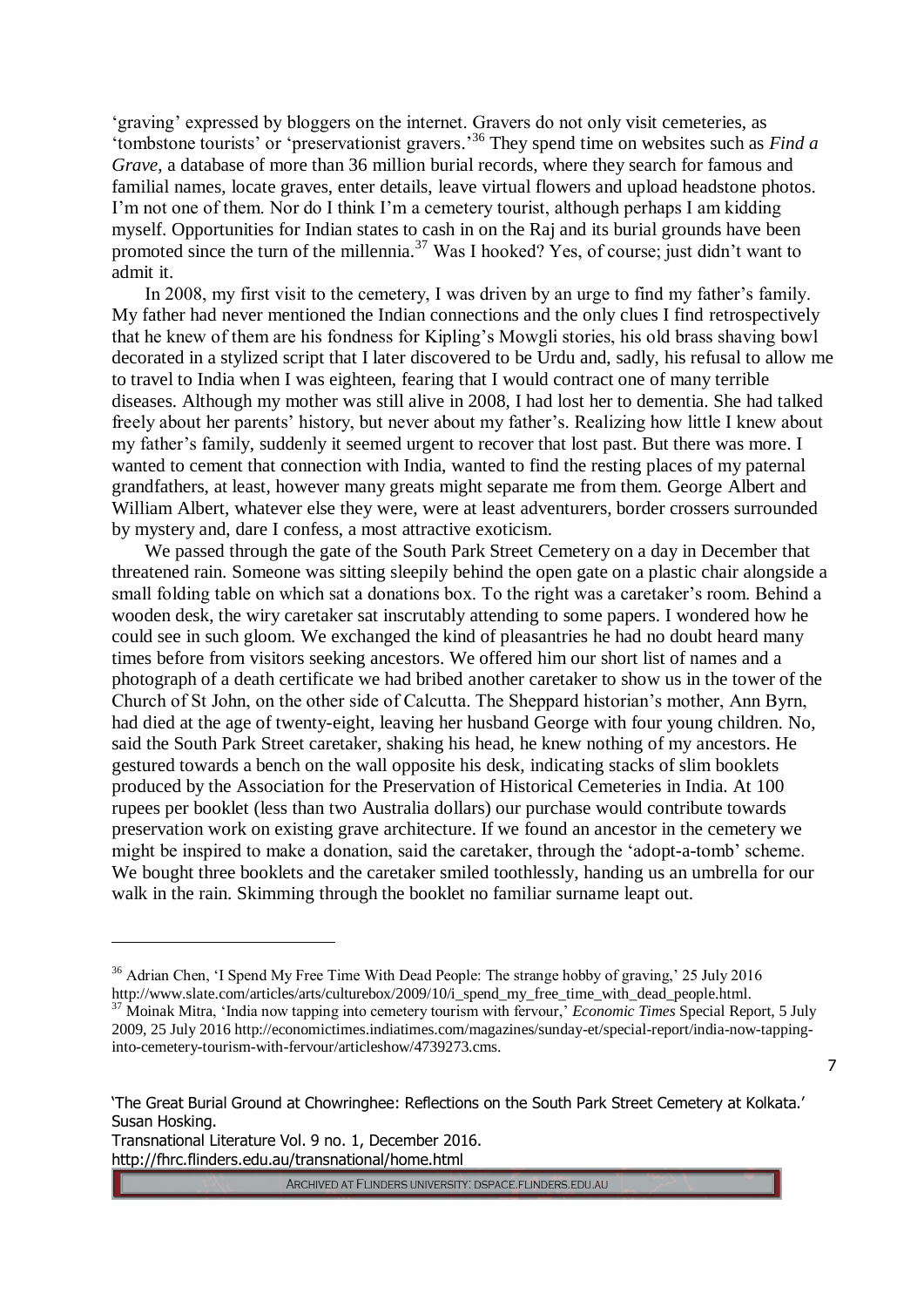Visitors to the South Park Street Cemetery invariably describe it as a 'modern-day necropolis,' a 'city of forgotten souls,' a place of 'crumbling colonnades, mossy mausoleums.<sup>38</sup> They relentlessly comment on the 'gigantic monuments,' and the evident 'obsession with masonry.<sup>39</sup> No-one has better described the atmosphere of the cemetery than Kipling or Farrell and it's impossible not to draw upon such memorable descriptions. I was certainly shaken by the sheer numbers of monuments and stones remembering young mothers who had died in childbirth and the children who died with or after them. Although the pathways or 'streets' of the quiet city were no longer as overgrown as early post-partition descriptions suggest, it was certainly true that parts of the cemetery were neglected and in disrepair. Some of the tombs were subsiding and dark with mildew. Many were cracked or crumbling. Emaciated dogs like dingoes had excavated deep holes in the dirt underneath neo-classical cupolas designed as shelters for the dead. I was afraid to inspect too closely the bones that the dogs had chewed in their lairs. We saw two monuments, one of them a moderately impressive tapered column, to two Sheppards, but neither of them was mentioned in my great-great-grandfather's history and neither had gained a mention in the official booklet of the Association for the Preservation of Historical Cemeteries. We checked off names in the booklet. Mrs Sarah Pearson: her monument is the oldest in the cemetery; Colonel Charles Russell Deare, 'slain by a cannon ball while fighting Tippoo Sultan in the Carnatic;' Colonel Monson and his wife Lady Anne, great-granddaughter of Charles II; celebrated Calcutta beauties Mrs Elizabeth Barwell and the ill-fated Rose Aylmer; Lt Col Robert Kyd, botanist and founder of the East India Company's Botanical Gardens; Sir William Jones, founder of the Royal Asiatic Society of Bengal: his is one of the tallest monuments; Major General Charles Stuart, noted eccentric, known as 'Hindoo Stuart;' Vivian Derozio, Anglo-Indian poet and reformer; baronet Sir John Hadley D'Oyly and his son Charles, artist. Doctors, lawyers, merchants, chiefs; civil servants, aristocrats with hereditary titles, socialites with connections. We found the 'bleeding tomb' of the ill-fated Dennison family who died within sixteen days of each other: Mrs A with her infant daughter first, followed by her husband, Captain E.S. The tombstone, an obelisk, is said to be haunted and to ooze something like blood, several times a year. It did not bleed for us and all that haunted us were questions.

When it started to rain heavily, we returned to the caretaker's room to take shelter, buying time and more booklets. The caretaker warmed to us and said he would look at his records. His disintegrating record books were unhelpful but he had some additional narrow rolls of parchment, also crumbling, held together with rubber bands. On a scrap of parchment he pounced excitedly on the reference points for George Albert's burial plot and insisted that we follow him.

Walking through the streets of the necropolis, silent except for the proprietorial cawing of Indian house crows (that's been said before too), it was a surprise to come suddenly into a clearing in which rows of terra cotta pots were arranged, some bearing brightly coloured flowers, mostly dahlias. I caught the eye of the caretaker who must have noticed my sudden intake of

Transnational Literature Vol. 9 no. 1, December 2016. http://fhrc.flinders.edu.au/transnational/home.html

 $\overline{a}$ 

<sup>&</sup>lt;sup>38</sup> Gautham Ashok, 'City of Forgotten Souls,' 25 August 2016 http://roadsandkingdoms.com/2015/city-of-forgottensouls/.

<sup>&</sup>lt;sup>39</sup> Ghosh, Deepanjan. 'The South Park Street Cemetery,' *The Concrete Paparazzi*, 25 February 2015, 25 August 2016 http://double-dolphin.blogspot.com.au/2015/02/the-south-park-street-cemetery.html.

<sup>8</sup>

<sup>&#</sup>x27;The Great Burial Ground at Chowringhee: Reflections on the South Park Street Cemetery at Kolkata.' Susan Hosking.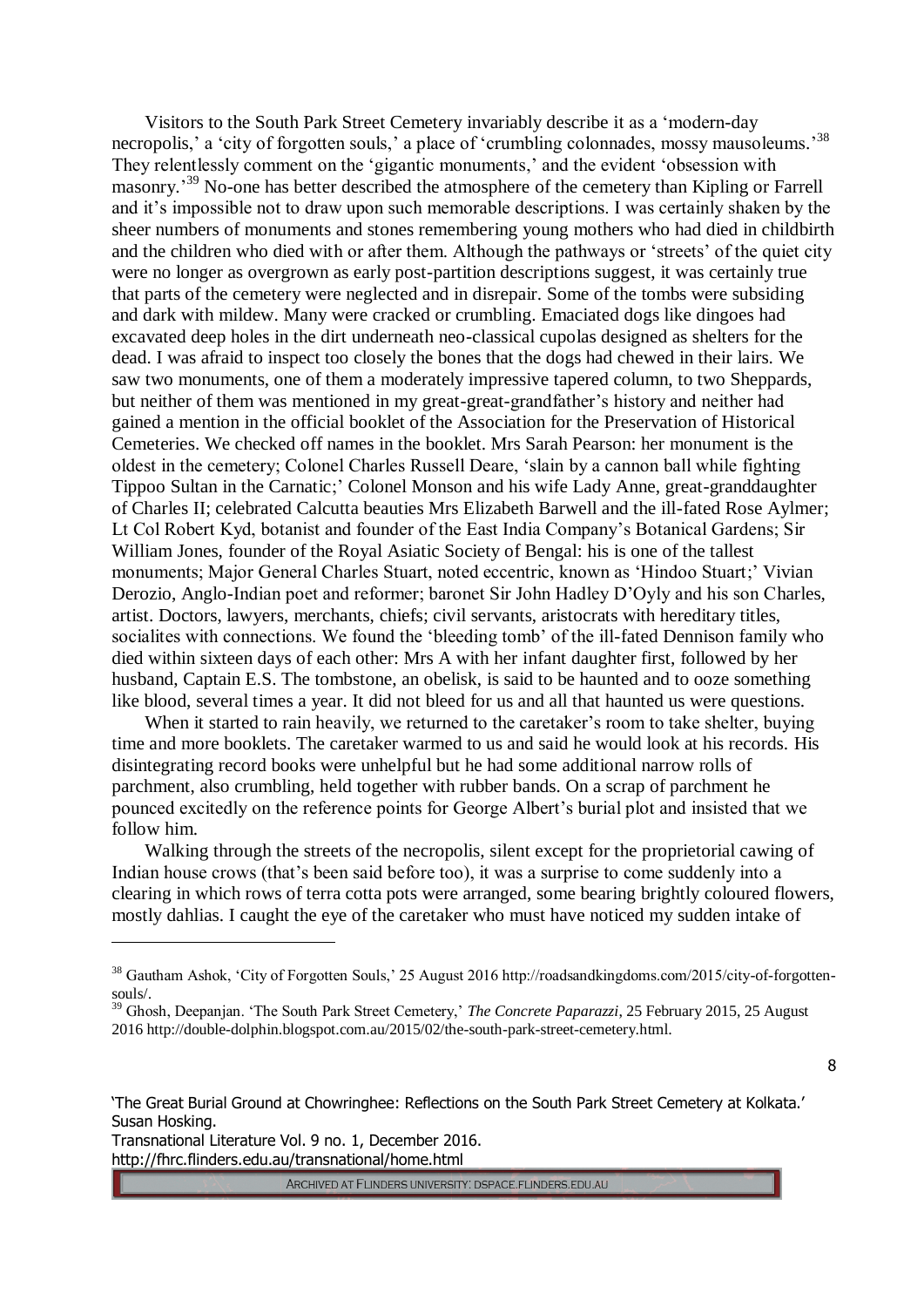breath. 'It's a nursery,' he said, slowing down so that we could catch up with him. 'This land is rented to the nursery-man.' He pointed to a figure bent over pots in the distance: behind him was a tent hand-sewn from plastic and old cloth and there was a woman in the doorway, cooking something in an iron vessel over an open fire. The regular mounds in the ground suggested that this was an area of unmarked graves but the dignity of the gardener and the orderly rows of living colour seemed less incongruous here than the massive pyramids and ornate columns competing for attention above the rich, generative soil.

On the periphery of the nursery the caretaker stopped to consult his scrap of paper. 'Here,' he said. 'On the corner.' His arms formed a right angle. 'This is where your ancestor was buried. George Albert Sheppard. Died of fever at forty-three.' There was nothing there. No tomb. No grave slab or head stone. No remains of a crumbling cross. No pile of stones. Nothing. Nothing at all.

George Albert would have been buried after the cemetery was officially closed. At least he was not refused burial there, as some with dubious reputations were. The remains of George Albert's first wife, Ann, would also be somewhere in unmarked ground, inside the walls of the cemetery. Ann died before the new cemetery was built and was buried in the old burial ground in Fort William but transferred, as the records indicate, to the new cemetery in Park Street South. Exactly where she lies remains a mystery, but a suggestion that there was intermarriage in her family is intriguing: an explanation, perhaps, for the absence of a commemorative plaque. Neither Ann nor George were 'important.' George's second marriage took place in the church of St-Martin-in-the-Field in Westminster, London, two years after George had left Calcutta following his wife's death, 'partly for the benefit of [his] health, but chiefly for the purpose of re-visiting [his] native land.<sup>540</sup> George was in fact born in Hallowell, New England, America, but his English parents, particularly his father, had never ceased hankering for the lost Manors in Gloucester and dreaming of England as home. Something else George did not offer publicly as an excuse for leaving his business for four disastrous years in the hands of a partner in Calcutta, was his intention to visit his children. Two years before Ann's death he had off-loaded his children on spinster aunts in England; his sons were subsequently transferred (as was common practice) to a boarding school, 'Cliff House Academy,' near Dover.<sup>41</sup> The fact that Ann languished in Calcutta until her death (was she ill or disenchanted?) while George sailed for England with two servants, one 'named Rose (of a *dusky* type),<sup>42</sup> stirs my imagination. Two years after Ann's death, George made a much more prestigious marriage, probably calculated. Prestige and social recognition were conditions George aspired to. His second wife was the first daughter of a physician, 'reputed to be possessed of considerable wealth<sup>{43}</sup> who became one of the senior medical staff at the Charing Cross Hospital, lecturing regularly in the Charing Cross school of medicine. The pair had two children, but George's second wife was back in England, living with her father, when George died. As for George's son, William Albert, the Sheppard

 $\overline{a}$ 

9

Transnational Literature Vol. 9 no. 1, December 2016. http://fhrc.flinders.edu.au/transnational/home.html

 $40$  Gupta 175.

<sup>&</sup>lt;sup>41</sup> William Albert Sheppard, *A Brief History of the Sheppard Family Formerly Seated at the Manors of Avening, Minchinhampton and Colesbourne in the County of Gloucestershire, England, With Pedigrees of the Elder and Junior Branches of these Ancient Families* (Calcutta: Thos. S. Smith, City Press, 1891) 22.  $42$  Sheppard 21.

 $43$  Sheppard 29.

<sup>&#</sup>x27;The Great Burial Ground at Chowringhee: Reflections on the South Park Street Cemetery at Kolkata.' Susan Hosking.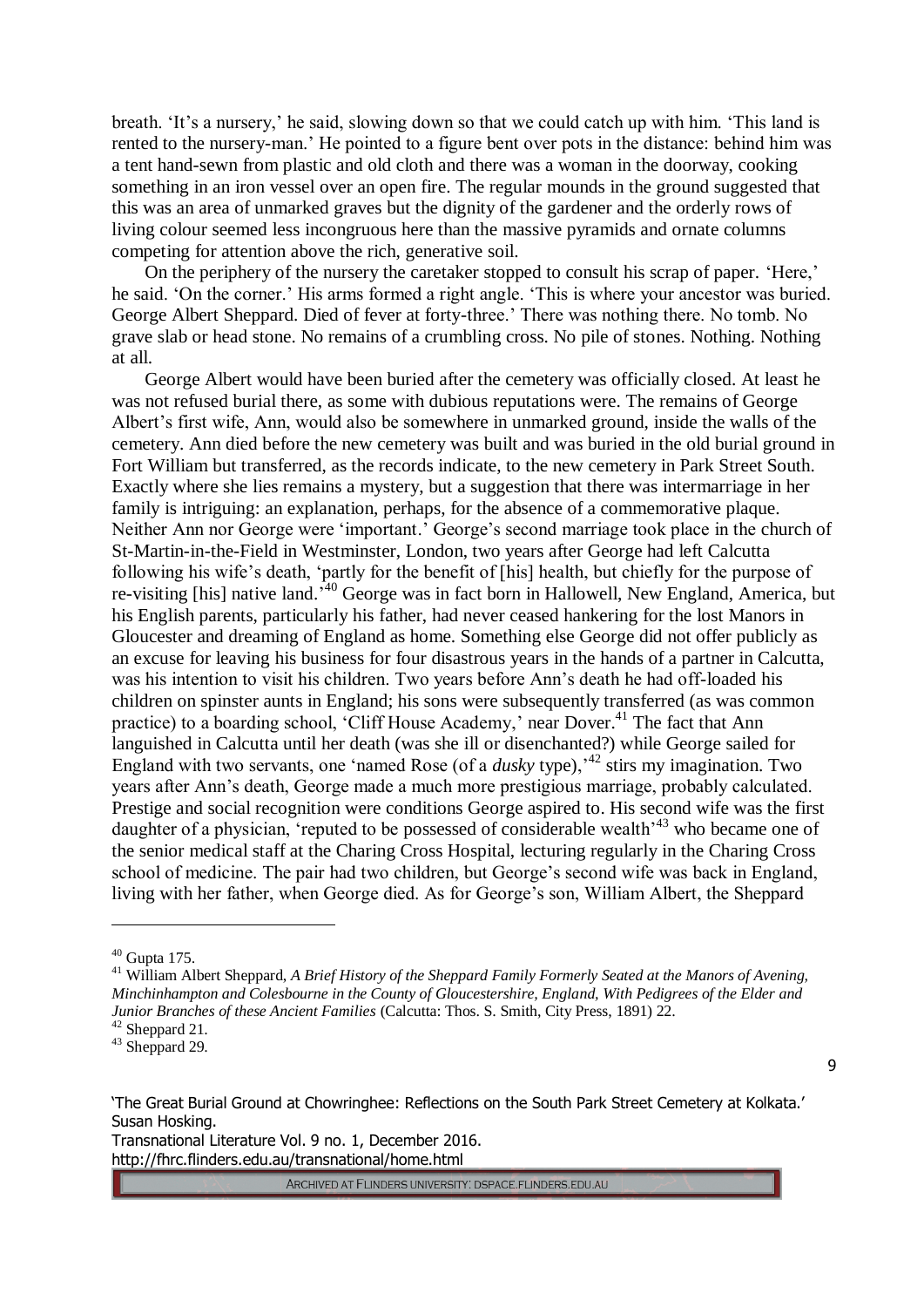family historian, he had returned to Calcutta after his English education. I found where he was living in 1887: an attached building in what was once described as the bachelor's quarters in the English residential area of Calcutta, currently occupied by mechanics repairing old autorickshaws and motor scooters: a building now held together by the aerial roots of Banyan trees. But I could find no sign of where, in Calcutta, William Albert or his wife or any of the five very young deceased children of their nine offspring, were buried.

The caretaker was looking at me expectantly. I had come from Australia to find an ancestor and he had helped me find one. How did I feel? I felt relief: relieved to find the connection, but strangely, more relieved to know that he was there unproclaimed, turned to dust on the periphery of a nursery. Looking back from the clearing where the dahlias glowed in their terra cotta pots, observing the towering obelisks, the ridiculous pyramids, the grand neoclassical mausoleums and leaning cuppolas rising drunkenly heavenwards in the silent city, I found more comfort in the wafting from the cooking pot where the nurseryman's wife was preparing to nourish the living.

What did it mean, all that funerary architecture? Once, it meant something, of course. It still means something, although the lenses through which we view such artefacts have changed and we may now want to read the cemetery in different ways. The East Indian chronologist John Hawkesworth (writing under the pseudonym Asiaticus in the early nineteenth century) described what is now known as the South Park Street Cemetery as 'the *Great* Burial Ground at Chowringhee' (my emphasis) in his *Epitaphs in the Different Burial Grounds in and about Calcutta,* published in Calcutta in 1803. This book could be purchased by subscribers for the price of twelve rupees, or for non-subscribers, twenty-four rupees. The fact that a collection of local epitaphs was available by subscription suggests the extent of untimely deaths in eighteenth and nineteenth century Calcutta. It also suggests an interest, on the part of the living, in what had already been said about the British in India who were important or wealthy enough to merit inscribed gravestones or tombs. If tragedy were to strike, it was best to know what was appropriate or *de rigueur* in the way of an epitaph, summarizing a life lost in service to the Empire. Two more significant collections of epigraphs were published after 1803, both referring to the 'new' Calcutta cemetery as 'the Great Burial Ground at Chowringhee.' William Urquhart, editor and perhaps owner of the *Madras Courier* between 1795 and 1807, produced a declaratory two volume book (a third was intended, but appears not to have been published) laboriously titled *The Oriental Obituary: or, a Record to Perpetuate the Memory of the Dead, Being an Impartial Compilation from Monumental Inscriptions on the Tombs of Those Persons whose Ashes are Deposited in These Remote Parts of the World since the Formation of European Settlements, to the Present Time, to Which is Added Biographical Sketches, Anecdotes etc. Illustrative of the Public Service, General Character, and Virtues of Departed Worth* (Madras, 1809-13). A third such collection, transcribing epitaphs from the churches and burial grounds around Calcutta, was printed by M. Derozario in 1815, reproducing descriptors of 'greatness' in an attempt to perpetuate the memory of British inhabitants of India who, through their services and virtues, contributed to the glory of the British Empire. The Great Burial Ground, in the British imperial capital of India, 'trumpeted its affiliations with the wider

'The Great Burial Ground at Chowringhee: Reflections on the South Park Street Cemetery at Kolkata.' Susan Hosking.

Transnational Literature Vol. 9 no. 1, December 2016. http://fhrc.flinders.edu.au/transnational/home.html

ARCHIVED AT FLINDERS UNIVERSITY: DSPACE.FLINDERS.EDU.AU

10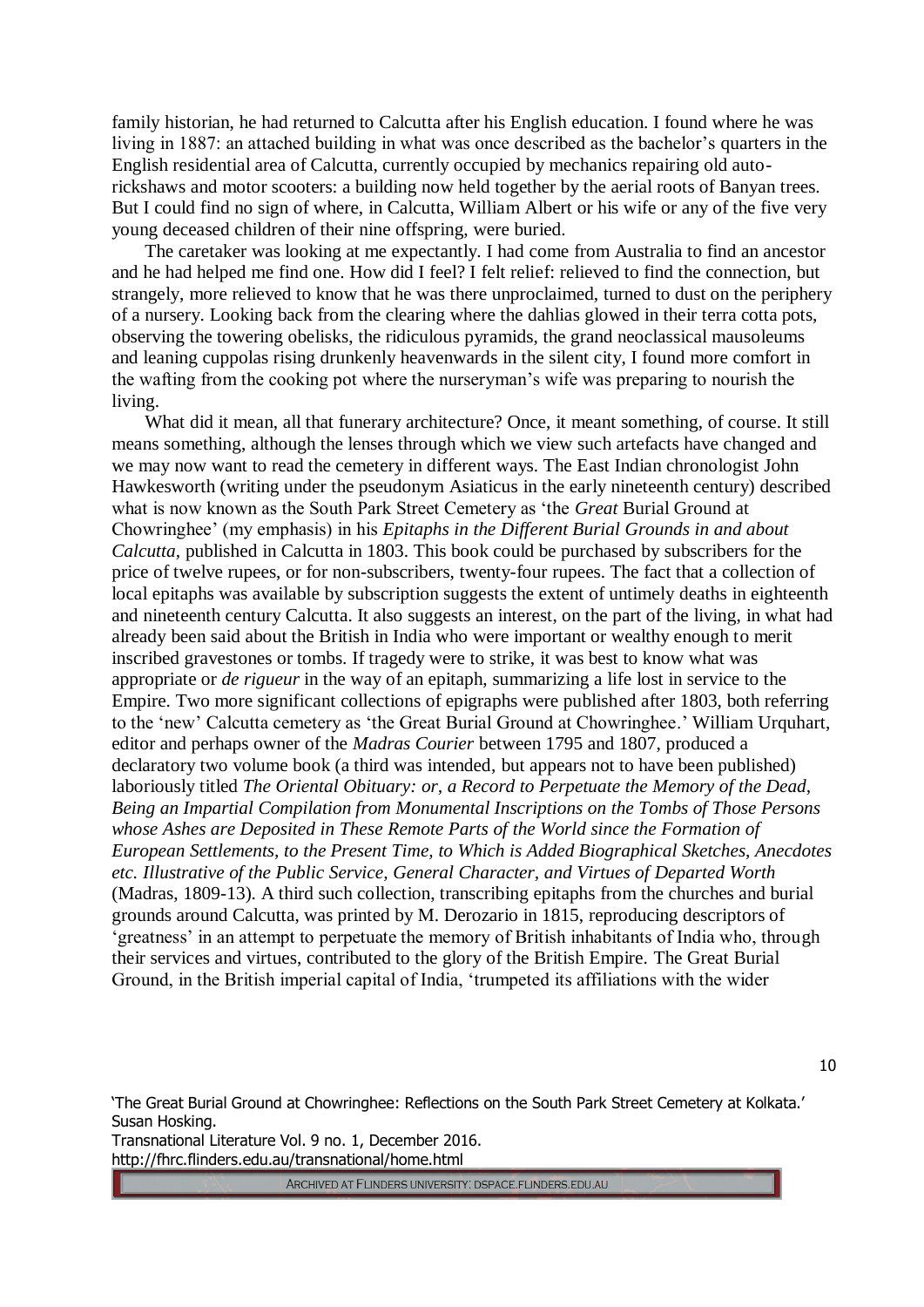community of empire.<sup>144</sup> More than that, it emphasized the wealth and power of those who, directly or indirectly, served the projects of Empire. As Calcutta grew and 'British traders assumed the style of imperial governors,<sup>45</sup> they built grandiose houses to live in, projecting a social status they could not have enjoyed in the 'old country' or 'their native land.' When they died in Calcutta, their memorials became 'tools for displaying the assumed aristocratic manner of the East India Company service.'<sup>46</sup>

By the time the South Park Street Cemetery was opened, the wealthy in commercial Calcutta would have been looking to keep up with European fashions, including grave architecture, which favoured neoclassical styles. Tombs came to reflect 'the growing stratification of Calcutta society.<sup>47</sup> Professional men, high ranking officers and the wealthy (whether aristocratic or *nouveau-riche*) bought expensive funerals and paid to embellish their graves and the graves of their loved ones with architecture befitting the status by which they wished to be remembered. The silent city on Burial Ground Road, which later became Park Street, declared the presence of the British in Calcutta in no uncertain terms: we are here; we serve; we are important; even death will not erase us. It also testified to the greatness of the sacrifices empire builders had made: lives shortened by adverse reactions to the climate, tropical diseases, shipwreck, drowning, clashes with the 'natives' and other European companies in the interests of the Empire. Richard Becher, one of the longer-lived inhabitants of Calcutta, member of the Board of Trade and Council, is remembered as 'an honest man' who passed his life 'in the service of the Company./What his conduct was/The Annals of the Company will shew.' Becher retired to England in his early fifties where he lost his money to a deceiving friend and had to return to Calcutta, where he died in 1782 after a year 'Under the pang of Disappointment,/And the pressure of the Climate,' his energy spent on his previous service. Augustus Cleveland, Collector of Revenues and Judge, died at sea aged 29, having, so his epitaph says, 'civi-/lized a Savage Race of the Mountaineers who for Ages had/Existed in a state of Barbarism and eluded every Ex-/ertion that had been practised against them to sup-/press their depredations, and reduce them to obedience.' The Honorable John Hyde, appointed to the Supreme Court in Calcutta in 1774 where he served for twenty-two years, is remembered as the Public Records declare him: 'A Magistrate,/Whose Integrity in the Discharge of his/Public Functions,/Was only equaled by the Virtues of his Private Character.' On his death in 1802, Horton Briscoe, Major General of the Bengal Establishment, is commended on his tombstone for distinguishing himself 'by his Attachment,/to his Profession!/ever zealous in the discharge of its duties/fulfiling [sic] them/with fidelity and integrity to the State.'

Wealth, beauty and connections were highly regarded. Charles Weston, who lived an unusually long life in Calcutta (he died at 78), is remembered as much for his 'wise economical management of a Fortune' as for his charity. His epitaph also mentions his connection with Governor John Holwell, temporary Governor of Bengal in 1760. His tombstone describes him as 'an ornament to the British Name.' Women were celebrated as another kind of ornament to Empire. Beautiful young women, none more so than Rose Alymer, are celebrated as sacrifices.

 $\overline{a}$ 

11

'The Great Burial Ground at Chowringhee: Reflections on the South Park Street Cemetery at Kolkata.' Susan Hosking.

Transnational Literature Vol. 9 no. 1, December 2016. http://fhrc.flinders.edu.au/transnational/home.html

<sup>44</sup> Travers 111.

 $45$  Travers 85.

 $46$  Travers 85-6.

 $47$  Travers 113.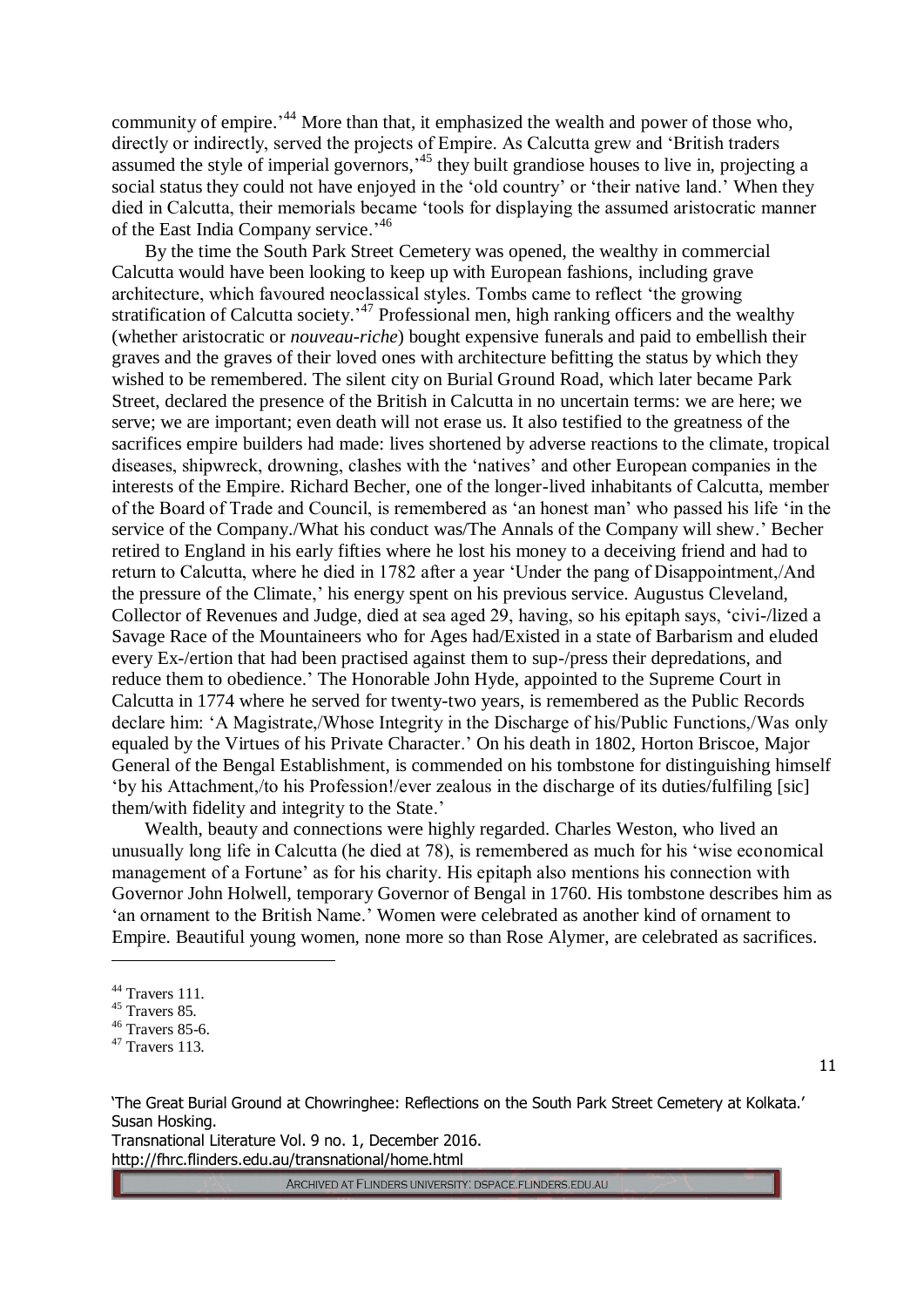Rose Alymer, daughter of an English Baron, died of cholera in 1800. Aged just twenty, she was visiting her aunt, wife of Sir Henry Russell, judge of the Supreme Court in Calcutta. Her tombstone reads: 'What was her fate?: long, long before her hour,/Death called her tender soul, by break of bliss,/From the first blossoms, to the buds of joy;/Those few our noxious fate unblasted leaves/In this inclement clime of human life.' Some years after her interment, an elegy by the English poet Walter Savage Landor was added to the tomb. Landor had met Rose in Wales, when he was twenty-one and she was seventeen. He had been smitten with her and represents her as a romantic ideal: a woman of noble heritage, beauty and virtue, her graces sacrificed, but her memory consecrated in stone.

Ah what avails the sceptered race, Ah what the form divine! What every virtue, every grace! Rose Alymer, all were thine. Rose Alymer, whom these wakeful eyes May weep, but never see, A night of memories and sighs I consecrate to thee.

Women, of course, were presumed to be dedicated to 'growing' the Empire. Elizabeth Crisp (nee Marsh) went to India in 1771, following her husband who had become bankrupt after enjoying rather too good a life style in England for eight years. Their son, Burrish Crisp, 'First member of the Board of Revenue,' survived for 47 years until 1811. His epitaph alludes to his alternative education and fails to mention his numerous illegitimate children, but conventionally acknowledges 'the tender care of an excellent Mother,' buried next to him. Elizabeth's monument or gravestone has disappeared, but her extraordinary life, including capture at sea by Moors, about which she wrote in *The Female Captive*, published in 1756, suggests that she was far from a standard model of motherhood. Her son's epitaph reduces her to a 'patient Martyr/of a cruel and unrelenting Malady,' the malady being breast cancer, from which she died after a hideous operation.<sup>48</sup>

The service of women to the growth of Empire, risky at the best of times in the eighteenth century, was seriously risky in Calcutta. The shortened lives of mothers is heartbreakingly evident in the Great Burial Ground. Mrs Elizabeth Bruce died in 1793, 'aged 17 years 1 month and 15 days' leaving 'a husband and two infant sons to/bewail their loss, the one aged 1 year and 9/months, the other 4 days.' Catherine Bowers, 'beloved mother of 9 children,' died in 1794, aged 28 years, 'leaving a disconsolate Husand/and seven children ever to regret their loss.' The list is long and terrible.

The architecture of the cemetery also reflects the political interests of the British. Thomas Metcalfe suggests in *Ideologies of the Raj<sup>49</sup>* that public buildings erected during the Raj were

12

Transnational Literature Vol. 9 no. 1, December 2016. http://fhrc.flinders.edu.au/transnational/home.html

 $\overline{a}$ 

<sup>48</sup> 'Elizabeth Crisp (nee Marsh) 1735-1785,' 26 August 2016 www.jjhc.info/crispelizabeth1785.htm.

<sup>49</sup> Thomas Metcalf, *Ideologies of the Raj: New Cambridge History of India,* volume 3, part 4 (Cambridge, CUP, 1995).

<sup>&#</sup>x27;The Great Burial Ground at Chowringhee: Reflections on the South Park Street Cemetery at Kolkata.' Susan Hosking.

ARCHIVED AT FLINDERS UNIVERSITY: DSPACE.FLINDERS.EDU.AU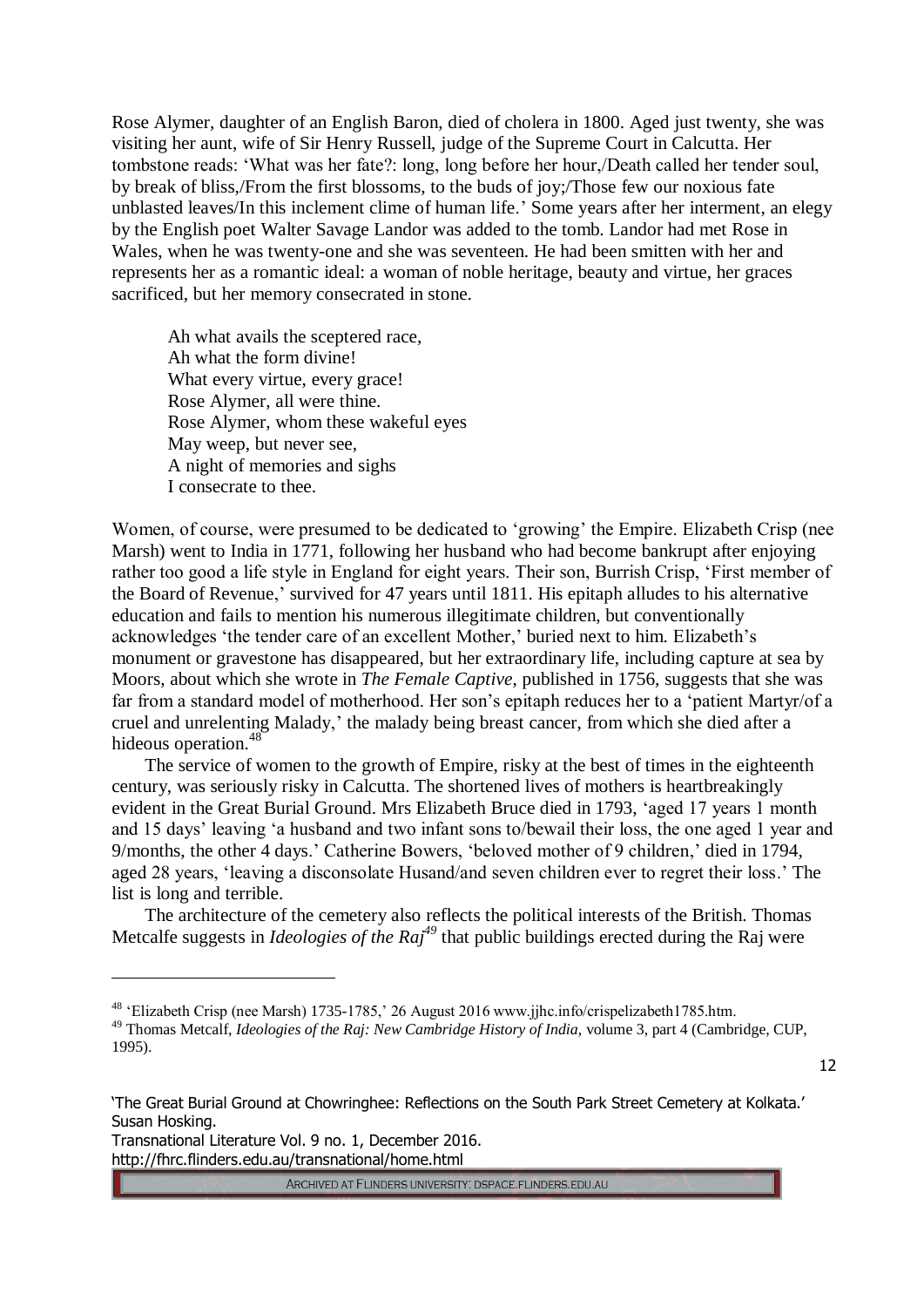designed explicitly to represent the power of the ruling empire. This applied both to cities of the living and cities of the dead. One of the ways the British sought to legitimize their rule was by establishing connections with and relating themselves to the Mughals, who asserted their political status in the Indo-Muslim world by building elaborate tombs (the most obvious being the Taj Mahal). The South Park Street Cemetery, then, is a curious mix of Gothic (traditional), neo-classical (fashionable) and Indo-Saracenic (politically strategic) funerary architecture.

The South Park Street Cemetery has a lot to say about the history, politics, social stratification and conventions of a population enmeshed in the business of empire-building in a foreign clime at a particular time in the past. Looking back on that time, one might be forgiven for wondering whether the English in India were in fact as mad as rabid dogs, as Noel Coward suggested in his song 'Mad dogs and Englishmen go out in the midday sun,' first performed in 1931. There's a story by John Lang ('The Meerut Graveyard') in which the narrator explains the difference between English graveyards in England and English burial grounds in India. In India, the narrator explains, the tombs are larger and differently constructed (mostly of *chunum* or plaster). While the grave architecture might convey the impression of 'ruins of stupendous antiquity,<sup>50</sup> in reality the climate is responsible for rapid deterioration, accelerated by the droppings of birds that contain seeds that germinate to reproduce the jungle plants that had been cleared away. In the same story the caretaker says:

A great deal of money is squandered in the churchyards in India. Tombs are erected, and at great expense frequently. After they are once put up it is very seldom that they are visited or heeded. Tens of thousands of pounds have been thrown away on the vast pile of bricks and mortar and stone that you now see within this enclosure; and, with the exception of a few, all are crumbling away. A Hindoo said to me the other day, in this graveyard, "Why don't you English burn your dead, as we do, instead of leaving their graves here, to tell us how much you can neglect them, and how little you care for them? What is the use of whitening a few sepulchres amidst this mass of black ruin?" I had no answer to give the fellow, sir. Indeed, the same thought had often occurred to me, while at work in this wilderness. $51$ 

In the new Kolkata, however one might read the significances of the Great Burial Ground in what was once Calcutta, however one might interpret the extravagance of expenditure on funerary architecture, the dead are dead, and the living are alive. That particular cemetery is a relic of the British Empire, and as such, worthy of preservation. It has historical value. It has value for genealogists. But the big questions remain.

How individuals relate to the dead is an intensely private matter. In the western world, dealing with the practicalities of death and dying has become a matter of systems management by professionals,  $52$  to the extent that most of us do not know how to face it. My desire to connect

 $\overline{a}$ 

13

Transnational Literature Vol. 9 no. 1, December 2016. http://fhrc.flinders.edu.au/transnational/home.html

<sup>50</sup> John Lang, 'The Meerut Graveyard,' *The Penguin Book of Indian Ghost Stories* edited by Ruskin Bond (New Delhi: Penguin Books, 1993) 4.

 $51$  Lang 8.

<sup>&</sup>lt;sup>52</sup> Glenys Caswell, 'A Family Affair? Managing Death in the Twenty-First Century,' 29 August 2016 https://nottingham.academia.edu/GlenysCaswell.

<sup>&#</sup>x27;The Great Burial Ground at Chowringhee: Reflections on the South Park Street Cemetery at Kolkata.' Susan Hosking.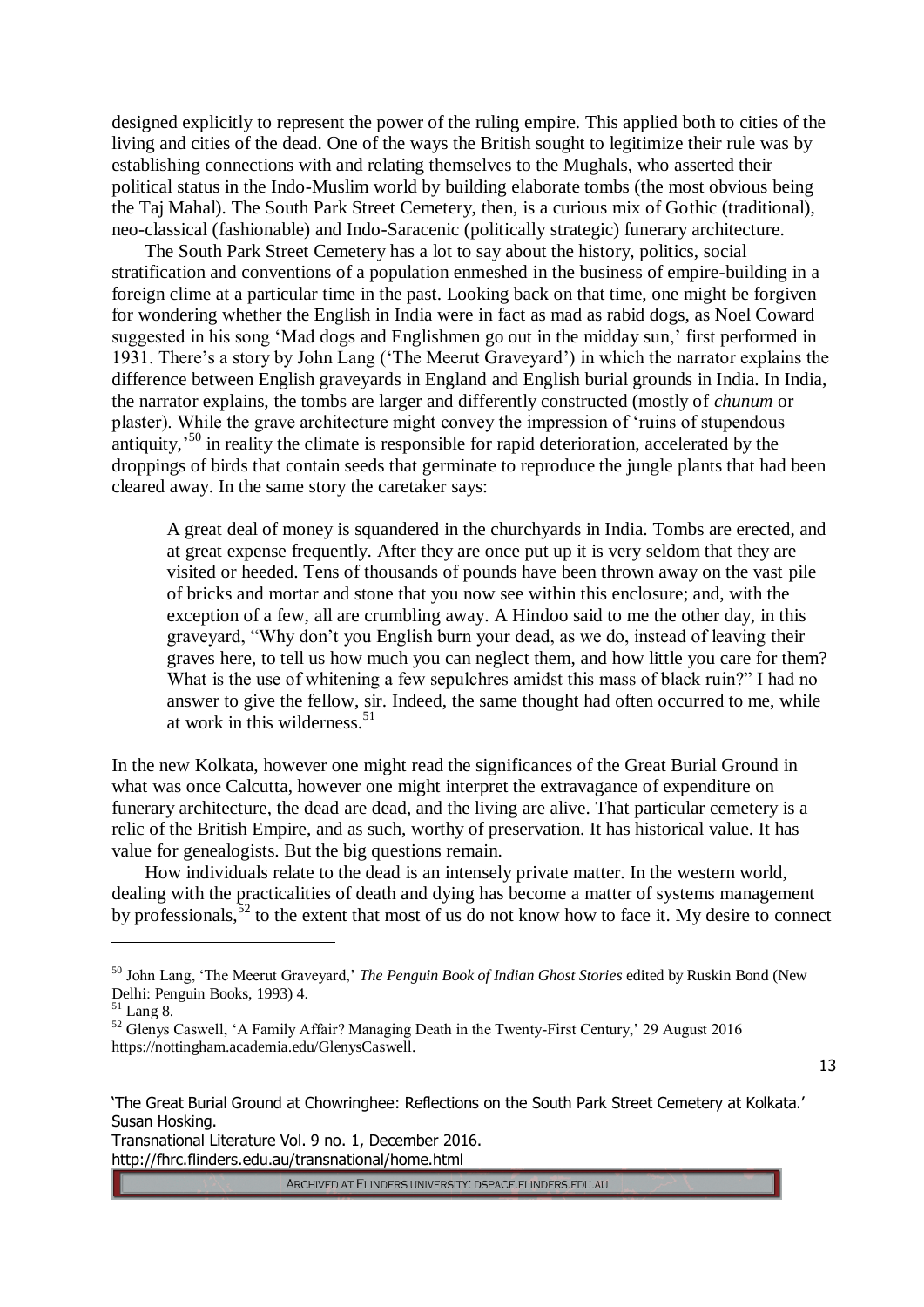with my long and safely dead relatives in Calcutta was my way of escaping from the fact that my mother was dying. Escape it may have been, nevertheless that visit to the South Park Street Cemetery was a valuable lesson in humility. My long gone Calcutta relatives were individuals struggling to make something of themselves: to make money, to win social recognition. They saw India as a land of opportunity. Whatever else they thought I can never know. Distance and hindsight enable me to pass judgement on the projects of Empire, but in doing so, I implicate my relatives, implicate myself. Cemeteries are places for reflection, as much on living as on death: as much on folly and mistakes as on greatness.

In the twenty-first century, as we contend for space to live on this planet, the expansion or even survival of cemeteries as future burial grounds is in question.<sup>53</sup> There is a view that burialsites might become like a 'sub-sector of today's property market,' available only 'as long as someone can pay the rent.<sup>54</sup> Such a view is depressing, but it should be remembered that the municipal cemetery, as such, has a relatively short history. Many of us will leave traces of our lives on the Internet, some better than epitaphs, some more embarrassing. The work of reading past lives in the contexts of history and other disciplines will remain for researchers, using the means available to them. The work of commemorating past lives and disposing of human remains will also continue. The living will make choices, for themselves and/or their dear departed. Some of us will exercise a developing ecological mentality, choosing to 'sustain the living' through 'natural burial, new cremation practices or new technologies' such as alkaline hydrolysis and freeze-drying. Such innovations might be conceived as 'positioning the dead body as a gift to the living and/or the planet.<sup>55</sup> Others might decide on 'awe inspiring celestial services<sup> $56$ </sup> such as those offered by a company of space and funeral experts, founded by Thomas Civeit, a former NASA engineer. Through this company, human ashes can be launched into space where, after orbiting the earth for several months (orbits being trackable through mobile apps), they will burn up in the atmosphere as 'shooting stars.' The notion of such spectacular memorials may seem ultra-new in the age of technology, but it is also old: as old as the 'small houses' in the South Park Street Cemetery; as old as the Pyramids of Egypt; as old as the Monumental Temples of the Aztecs and Incas.

We will always need places (or spaces) to reflect on death. Such places 'add an emotional intelligence' to environments for the living. <sup>57</sup> There will not always be room for cemeteries like The South Park Cemetery in Calcutta. But there will always be a need for what John Troyer, Director of the Centre for Death and Society at the University of Bath calls 'a cemetery-like

http://dictionaryofsydney.org/entry/death\_and\_dying\_in\_twentieth\_century\_sydney.

 $\overline{a}$ 

<sup>57</sup> Rugg in de Sousa np.

Transnational Literature Vol. 9 no. 1, December 2016. http://fhrc.flinders.edu.au/transnational/home.html

<sup>53</sup> Ana Naomi de Sousa, 'Death in the City: What happens when all our cemeteries are full?' *The Guardian*, 21 January 2015, 29 August 2016 https://www.theguardian.com/cities/2015/jan/21/death-in-the-city-what-happenscemeteries-full-cost-dying; Rose Eveleth, 'The New Urban Cemetery,' *The Atlantic*, 9 September 2014, 30 August 2016 http://www.theatlantic.com/technology/archive/2014/09/the-new-urban-cemetery/379802/; Lisa Murray, 'Death and Dying in Twentieth Century Sydney,' *Dictionary of Sydney*, 2013, 30 August 2016

<sup>54</sup> Rugg cited in de Sousa np.

<sup>&</sup>lt;sup>55</sup> Hannah Rumble, John Troyer, Tony Walter and Kate Woodthorpe, 'Disposal or Dispersal? Environmentalism and Final Treatment of the British Dead,' *Mortality*, 19.3 (2014) 243.

<sup>56</sup> *Elysium Space*, 'Celestial Services,' 3 September 2016 http://elysiumspace.com/the-experience/.

<sup>14</sup>

<sup>&#</sup>x27;The Great Burial Ground at Chowringhee: Reflections on the South Park Street Cemetery at Kolkata.' Susan Hosking.